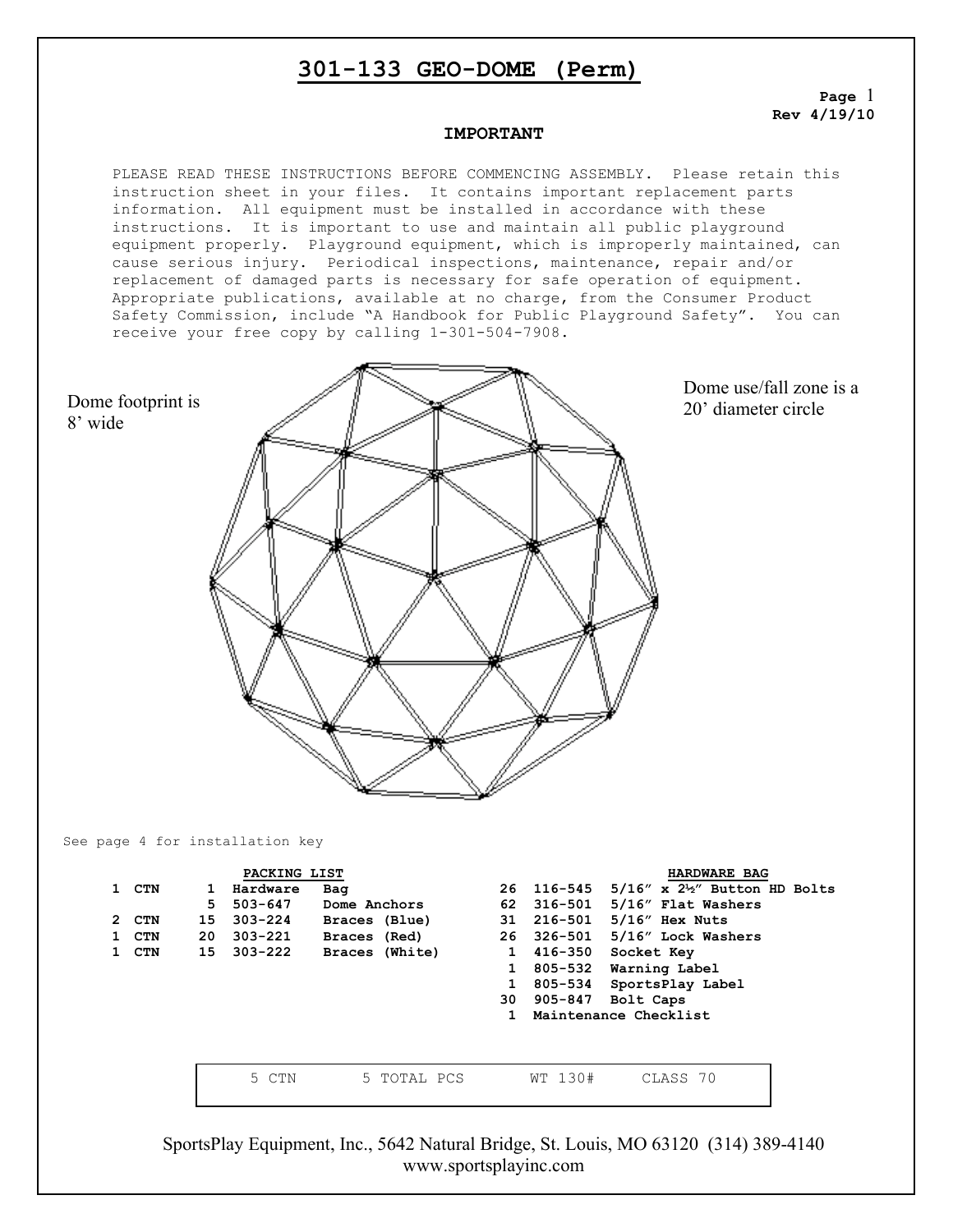### **Page** 2 **Rev 4/19/10**

#### **GENERAL FOOTING RECOMMENDATIONS:**

Diameter and depth of footings illustrated are satisfactory in most applications for pipe size up to 1 1/4" in diameter. Varying soil and climate conditions may require deeper and/or heavier footings in some areas. Check local building codes.



#### **MAINTENANCE:**

Periodically, check for loose bolts and worn or broken parts. Tighten loose bolts immediately. If parts are worn or broken, discontinue use immediately and contact your SportsPlay distributor for replacements.

#### **GENERAL ASSEMBLY INSTRUCTIONS:**

Check all the parts and hardware with the packing list to be sure you have received everything needed to assemble this product.

Check each part carefully and remove any sharp edges or projections that may have been caused in shipping. CONTACT YOUR LOCAL DISTRIBUTOR WITH NOTIFICATION OF ANY MISSING OR DAMAGED PARTS. Contact must be made within ten days of receipt of your order.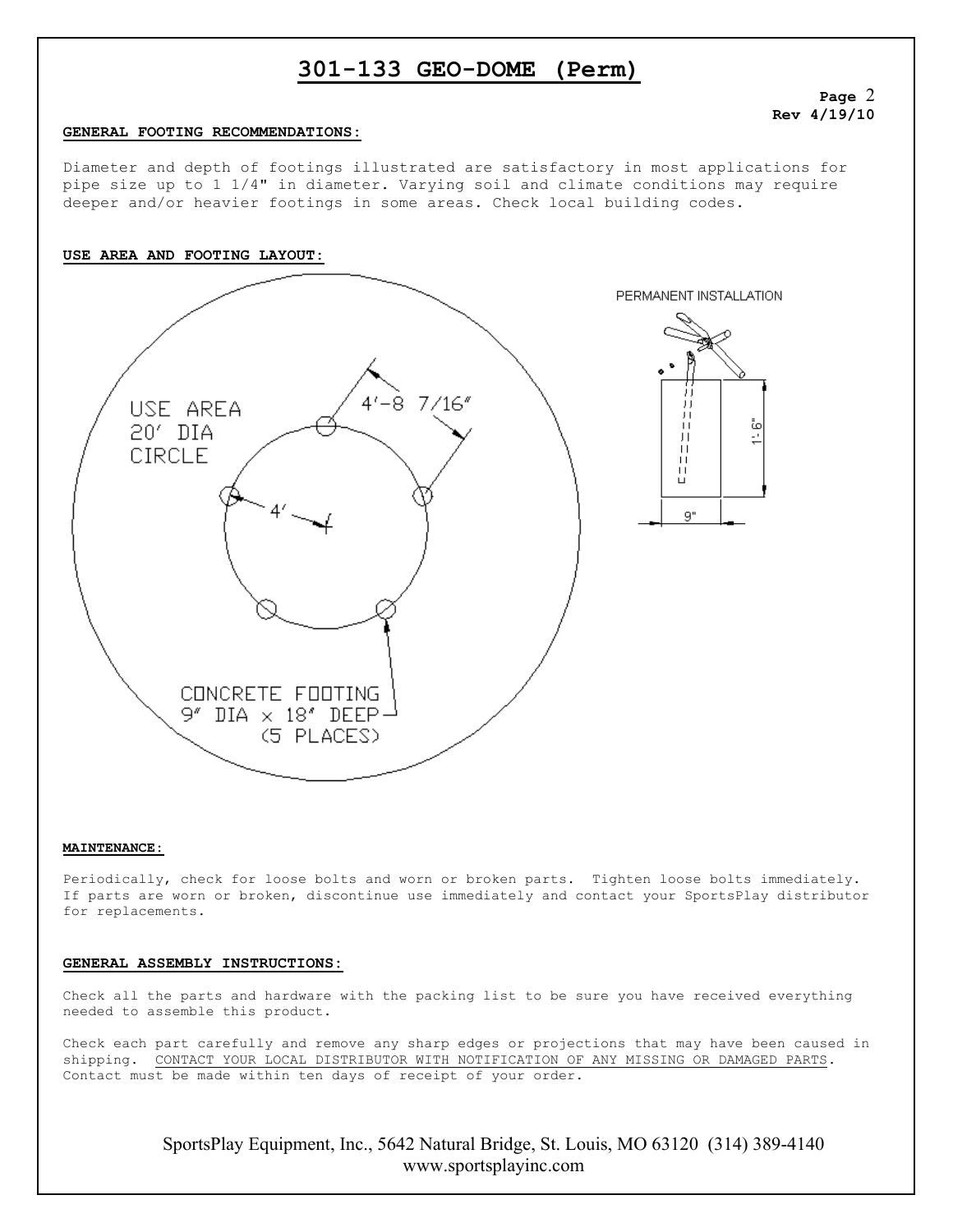**Page** 3 **Rev 4/19/10**

#### **SPECIFIC ASSEMBLY INSTRUCTIONS:**

- **NOTE: Extra long bolts are supplied to make assembly possible after assembly is complete, all protruding threads must be cut off and peened over to remove any sharp projections. Bolt Caps are also provided if you would like to use. These however, must be installed before the nut is put on the bolt. They are two piece, and the cap can be placed on after bolt is cut and peened over.**
- STEP #1: Start with 303-222 White Braces. Assemble bottom row. At the footing marked with a circle (see sketch pg. 1), use 116-545 2  $\nmid$  button head bolts inserted from the inside with one 316-501 Flat Washer on both sides and one 216-501 Hex Nut. On the other bottom joints use one 116-545 2 ½" button head bolt inserted from the outside with one 316-501 flat washer under the head of the button head bolt, and one washer and one 326- 501 lock washer under a 216-501 5/16" hex nut. DO NOT TIGHTEN ANY NUTS MORE THAN A FEW TURNS AT THIS POINT.



- STEP #2: Next assemble all the joints with five 303-224 Blue Braces, use one 116-545 5/16" x  $2\nmid y''$ button head bolt put thru from outside with one 316-501 flat washer under the head of the button head bolt, and one flat washer and one lock washer under the hex nut. (See Plan View Illustration for Color Code for Braces). Always position bars where ends point up on bottom so that ends of bars pointing down are on top.
- STEP #3: Now assemble the six unit joints using the 2-1/2" button head bolts, with washers on both ends and a lock washer under the hex nut.
- STEP #4: Continue this procedure for the final five brace connections at the top.
- STEP #5: Place a "C"-Clamp (or similar) over the joined braces and tighten down. NOW TIGHTEN ALL JOINTS SECURELY. Then cut off all bolts ends so that no more than 2 threads extend beyond the nut. Peen or file to remove sharp edges. Firmly press the Bolt Cover Lids over the Bolt Caps.
- STEP #6: After assembly, locate the five footing holes as shown on the illustration on page 2. Place a wood or metal stake at each hole location. Move Geo-Dome out of the way and dig holes. (See Footing Diagram, p.2) Allow for proper depth of resilient surfacing.
- STEP #7: Reposition Geo-Dome and attach 503-637 Anchor as shown using washers on both sides of the dome anchor and a lock washer under the hex nut. Pour concrete into holes and let set for 48 hours. After concrete has hardened, the Geo-Dome is ready to use.
- STEP #8: Attach Warning Label and Manufacturer's Identification Label to a clean surface. The Labels should be attached in a location where they are clearly visible and legible and away from normal hand and foot placement areas. The Labels must be replaced if they become illegible, destroyed, or removed. Contact your Distributor for replacement Labels.